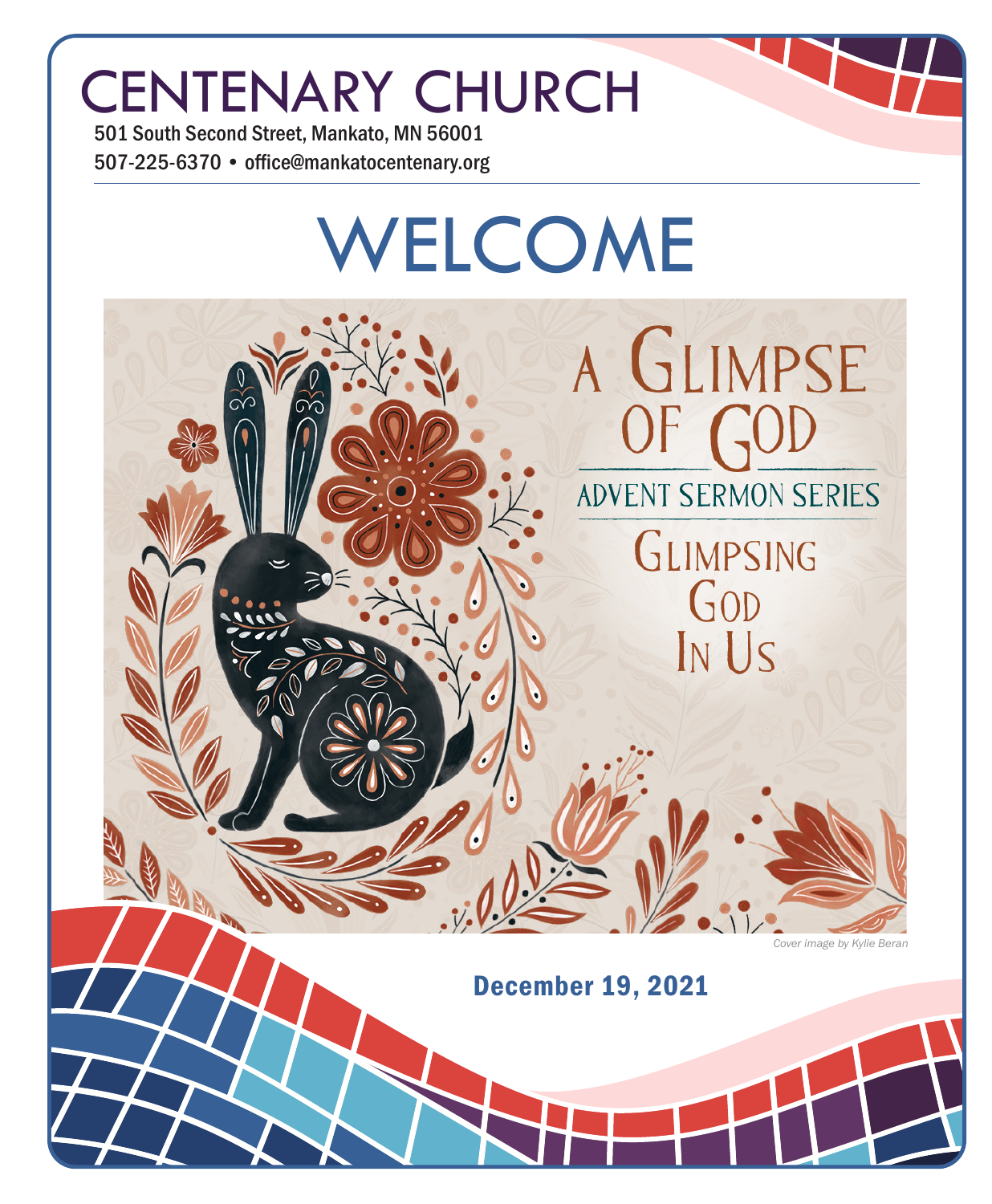## Everyone Is Welcome

We are glad that you are here and invite you to fill out the Connect Card that is in your bulletin. Please note the prayer requests and connections opportunities on the back of the card. Completed Connect Cards may be placed in the offering plate as you leave today.

Join us for coffee and donuts after the service.

Centenary United Methodist Church is a member of the Reconciling Ministries Network. Centenary has made a commitment to intersectional LGBTQ justice, and affirms that everyone is beloved and celebrated in our ministry.

### Announcements

**Grief Group** A grief group for men and women will meet at the church on Monday, December 20th at 1:30 p.m. Talk to Pastor Michelle for more information.

#### Wednesday, December 22nd Schedule

noon **Centering Prayer** in the Sanctuary 7:00 pm No-Rehearsal Christmas Pageant

### No-Rehearsal Christmas Pageant with Cocoa, Carols, and Hot

Chocolate Join us December 22nd at 7:00 p.m. for the annual Christmas Pageant. Afterwards, we'll gather around a bonfire in the parking lot to sing carols and drink hot cocoa.

### Holy Grounds Christmas Gifts This

season, we want to extend the Christmas spirit to our Holy Grounds guests! Between now and December 21st, we will be taking donations of \$25 gift cards from downtown stores. You can drop off or mail the gift cards to the church and we will distribute them in a gift bag during breakfast at Christmas.

**Holy Grounds Fundraiser At Holy** Grounds, we serve a warm breakfast to 40-60 people 6 mornings a week, but Holy Grounds is about more than just the food. Holy Grounds provides a tangible way for us to live out the gospel call to love our neighbors as ourselves. Your gift helps Centenary to continue to love our neighbors. We couldn't do it without your support. You can bring a gift marked for Holy Grounds with you to a worship service, deliver it to the church office, or mail it. To donate online, visit www.mankatocentenary.org/holy-grounds

**Christmas Eve Services** We invite you to our Christmas Eve Services on Friday, December 24th at 3:00 p.m. and again at 5:00 p.m. Both services will be the same. You will also be able to view the Christmas Eve Service online, on the hour, starting at 3:00 p.m. at www.MankatoCentenary.org

Eyeglasses Donation Since we are pondering how we glimpse God this season, we are collecting old eyeglasses so we can help others see as well. There is a basket near the nametags on Sunday morning, or you can bring them into the office Wednesday or Friday mornings.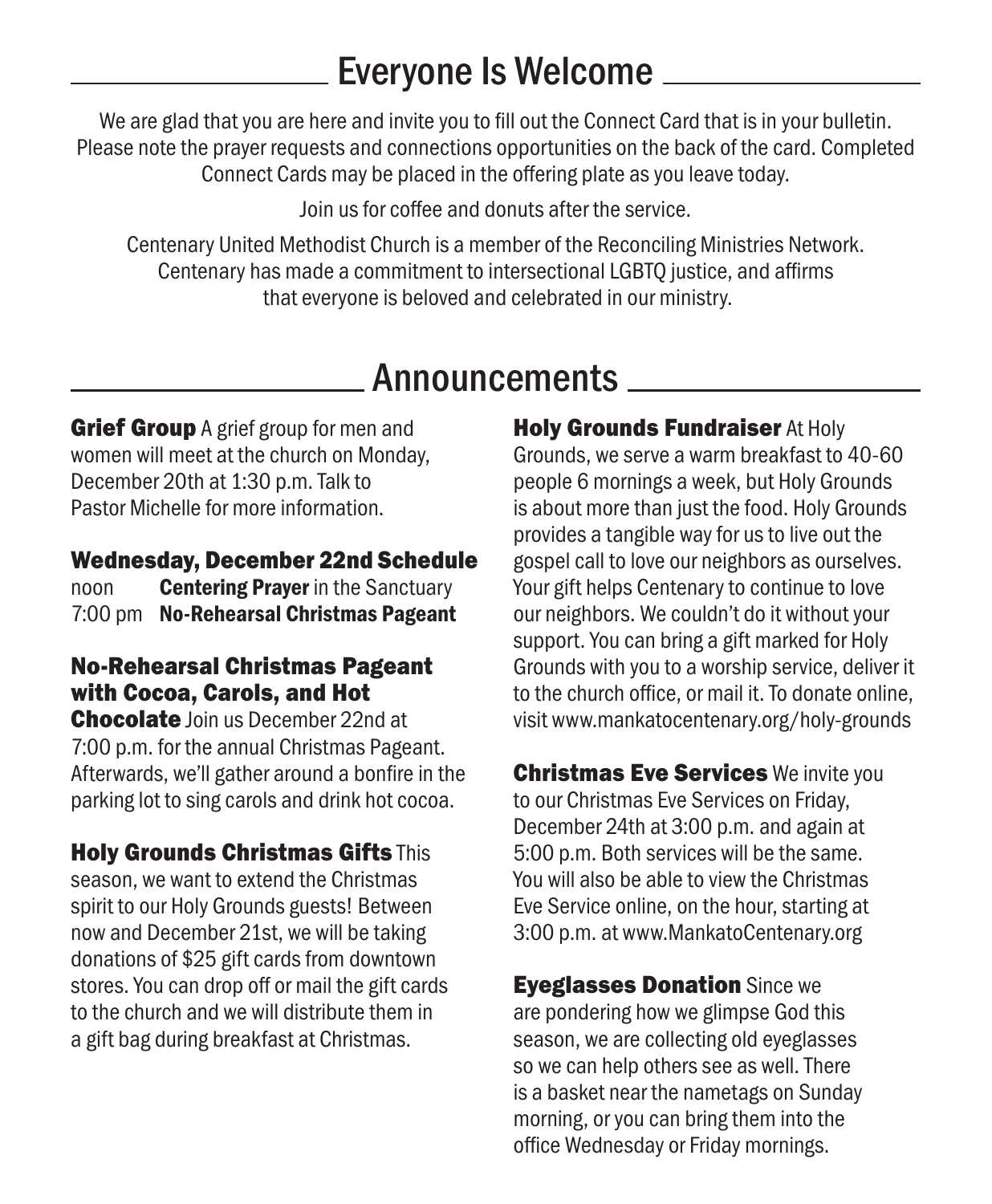## Order of Service

*Ask an usher for assistance with hearing devices and large print bulletins. Hymns no. 57-734 are in the red hymnal, 2000s in the black, and 3000s in the green.*

| <b>Prelude</b>                     |                             | <b>Kristy Gilberts</b>                             |
|------------------------------------|-----------------------------|----------------------------------------------------|
| <b>Welcome &amp; Announcements</b> |                             |                                                    |
| <b>Candle Lighting</b>             |                             | Lisa Dudley                                        |
| <b>Opening Song</b>                | Thou Didst Leave Thy Throne | music: Timothy R. Matthews<br>arr. Hayes           |
| <b>Prayers of the People</b>       |                             |                                                    |
| <b>Children's Time</b>             |                             |                                                    |
| <b>Hymn #242</b>                   | Love Came Down at Christmas | words: Rossetti<br>music: traditional Irish melody |

#### Lord's Prayer

Our Father, who art in heaven, hallowed be thy name. Thy kingdom come, thy will be done, on earth as it is in heaven. Give us this day our daily bread. And forgive us our trespasses, as we forgive those who trespass against us. And lead us not into temptation, but deliver us from evil. For thine is the kingdom, and the power, and the glory forever. Amen.

#### Unison Prayer *(Susan Palo Cherwein)*

From his fullness we have all received. The fullness of the Word. From the fullness we have all received, first formed, now filled, to fullness, to completeness. To no mere mind but also heart, mind in the heart, both in the body, we are brought to fullness. From this fullness. And so we pray, we plead: fill us, enter us, dwell in us, finish us anew. With our mind in our heart we pray, we pray...from his fullness we have all received. From this fullness we will all be filled. (The Word does not return to God empty, but fulfills that for which it is purposed.) Amen.

| <b>Special Music</b>     | Peace on Earth (Silent Night) | Lee & Burke                         |
|--------------------------|-------------------------------|-------------------------------------|
| A Reading From John 1:18 |                               |                                     |
| <b>Sermon</b>            | <b>Glimpsing God In Us</b>    | <b>Rev. Michelle Hargrave</b>       |
| <b>Closing Hymn #240</b> | Hark The Herald Angels Sing   | words: Wesley<br>music: Mendelssohn |
| <b>Benediction</b>       |                               |                                     |
| <b>Postlude</b>          | Love Came Down at Christmas   | arr. Lindberg                       |